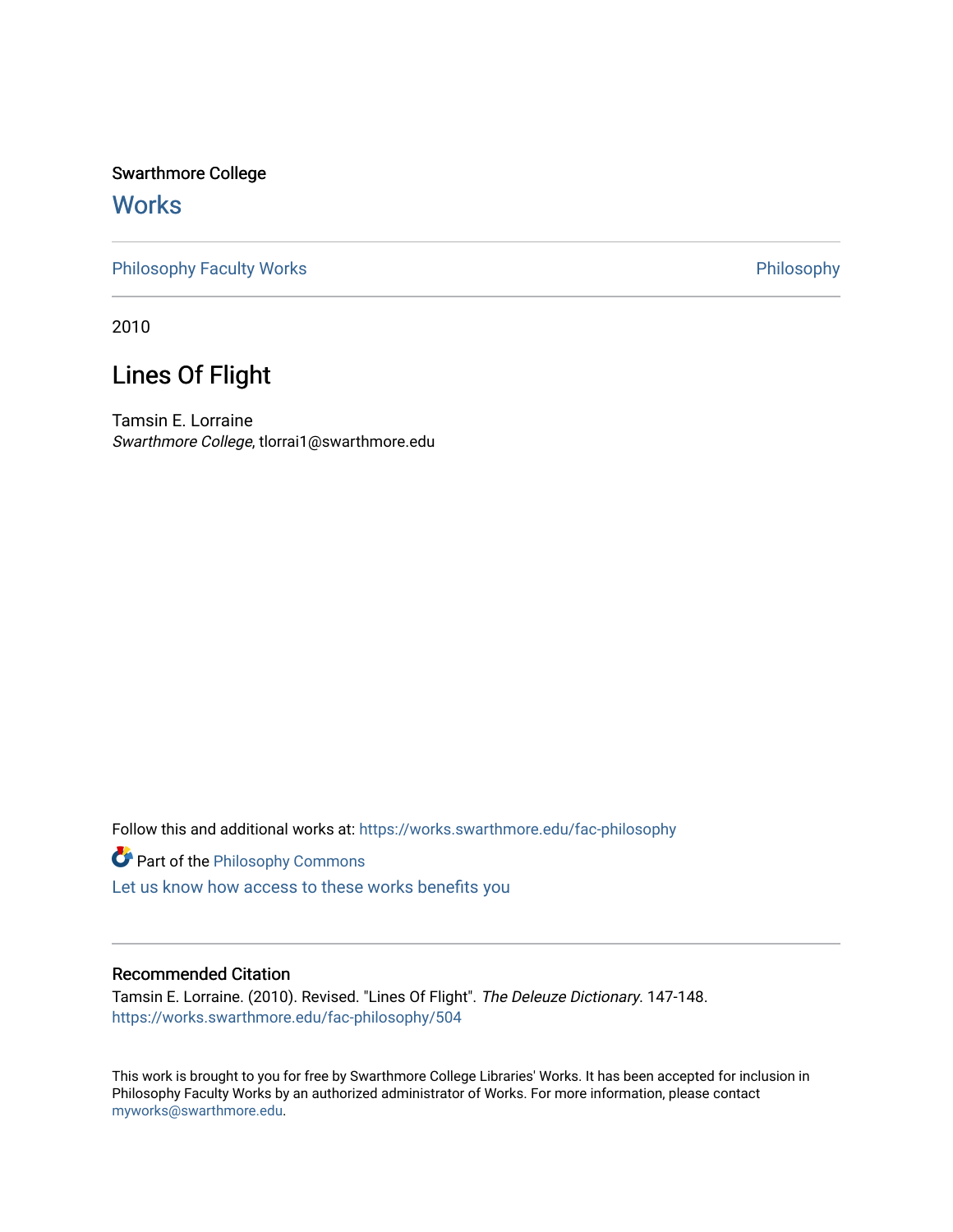#### **Connectives**

Fold Force Substance

**LÉVINAS, EMMANUEL** (1906–95) – refer to the entries on 'ontology' and 'phenomenology'.

#### **LINES OF FLIGHT**

#### *Tamsin Lorraine*

Throughout *A Thousand Plateaus*, Deleuze and Guattari develop a vocabulary that emphasises how things connect rather than how they 'are', and tendencies that could evolve in creative mutations rather than a 'reality' that is an inversion of the past. He and Guattari prefer to consider things not as substances, but as assemblages or multiplicities, focusing on things in terms of unfolding forces – bodies and their powers to affect and be affected – rather than static essences. A 'line of flight' is a path of mutation precipitated through the actualisation of connections among bodies that were previously only implicit (or 'virtual') that releases new powers in the capacities of those bodies to act and respond.

Every assemblage is territorial in that it sustains connections that define it, but every assemblage is also composed of lines of deterritorialisation that run through it and carry it away from its current form (D&G 1987: 503–4). Deleuze and Guattari characterise assemblages in terms of three kinds of lines that inform their interactions with the world. There is the 'molar line' that forms a binary, arborescent system of segments, the 'molecular line' that is more fluid although still segmentary, and the line of flight that ruptures the other two lines ( $D&G$  1987: 205). While the supple segmentarity of the molecular line operates by deterritorialisations that may permit reterritorialisations that turn back into rigid lines, the line of flight can evolve into creative metamorphoses of the assemblage and the assemblages it affects. In what they admit is a 'summary' example (since the three lines co-exist and can change into one another), they suggest that the Roman Empire could be said to exemplify rigid segmentarity; the migrant barbarians who come and go across frontiers pillaging, but also reterritorialising by integrating themselves into indigenous communities,